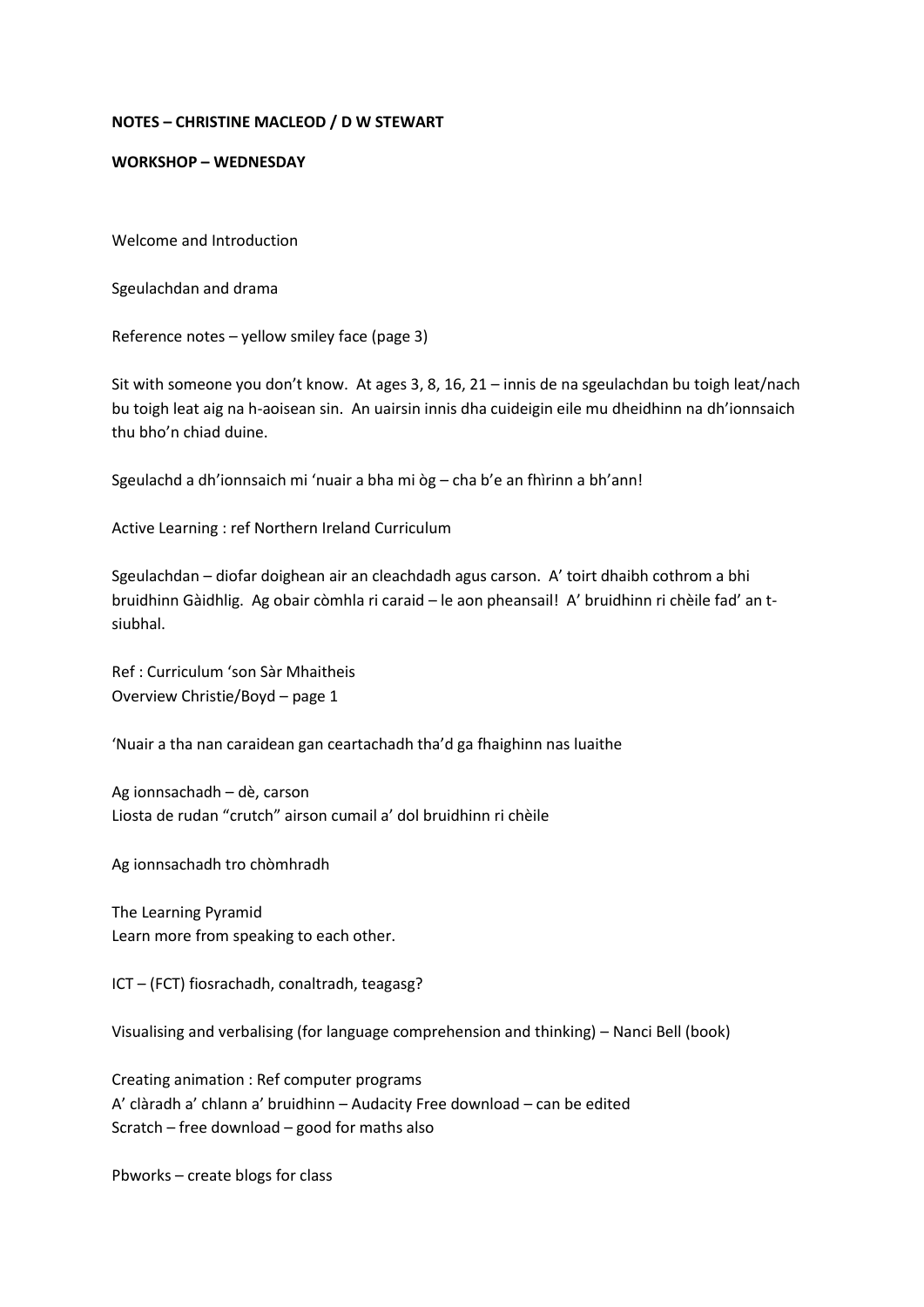Cudthromach – sgilean ceasnachaidh agus smaoineachaidh

Online – see pages 5 and 7

Ag ionnsachadh tro co-obrachadh

Priomh rudan a dh'fheumas tu airson clan a bhi 'g obair còmhla

Northern Ireland – Active Learning

Ref : pages with pictures – page 4

- Ordugh a chuir air na dealbhan – put in a diamond shape with the most important at the top and least important at the bottom – see below :



Can glean lots of information from above

Cudthromach gun innis sin sgeulachd 's nach ann dha leughadh

Chaneil diofar ma thig thu ceàrr, cuidichidh a' chlann thu. Tha'd ag ionnsachadh bho chèile.

Cùl ri cùl – visualising and verbalising – one does a picture of what the other one describes. They cannot see each other. 'Se am bruidhinn is cudthromaiche.

Sgrìobhadh – na bùird bheag gheall is fhearr. In pairs. 3 sentences. Cha chuir iad dhan jotter iad ach nuair a bhios e deiseal agus ceart. A' deanamh measadh orra fhein fad' an t-siubhal.

Ealan – storyboards Pye Corbet – Storytelling into Writing (available online)

- Imitate / innovate / invent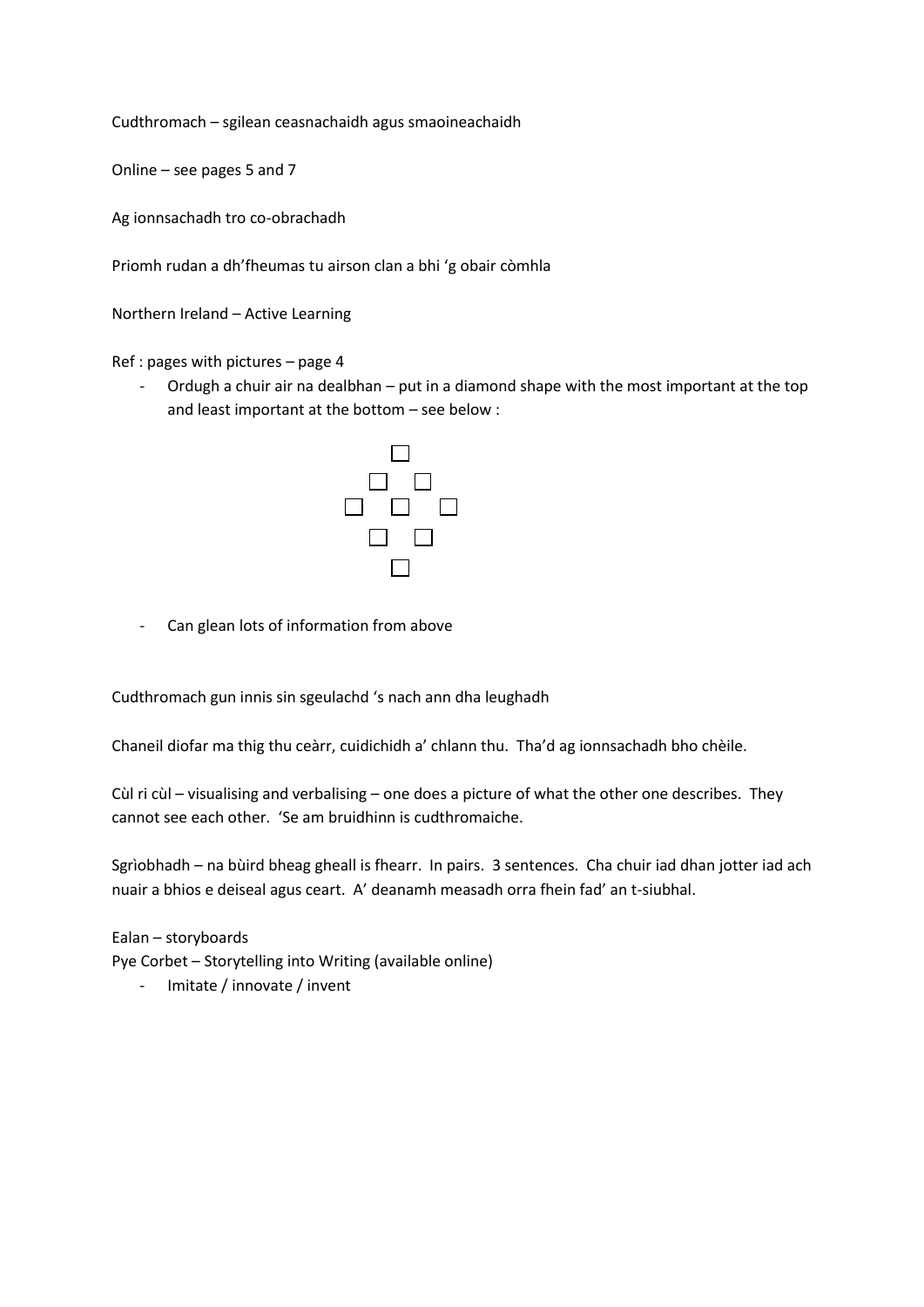## **WED PM SESSION**

Ref page 3 Na sgeulachdan a bu toigh leibh aig na h-àoisean – as before

Sgrìobhadh – Pye Corbett – molaidhean mu sgeulachdan is sgriobhadh

- Imintate innovate

Ealan – dealbhan dhan sgeulachd A' togail dealbh leis a' chamara

Cudthromach gu bheil sinn AN INNSE sgeulachdan, chan ann a' leughadh. Chaneil e gu diofar ma tha mearrachdan ann – tha e nadurra

Comasan labhairt a' nise uamhasach cudthromach – presentations – feumar innse dha daoine eile

Refer to cards – green arrow – dè tha tachairt as deidh deireadh an sgeulachd black speech bubble – rudeigin eile a dh'fhaòdar a' radh green think bubble – smuaintean red think bubble – faireachdainn

Cleachdach sgeulachdan as a h-uile pàirt de'n churriculum

Sgrìobhadh – bùird gheal mus sgrìobh iad as na jotters. Bòrd geal, then edit, then jotters. Tha an sgrìobhadh aca an uairsin tòrr nas fheàrr.

Random pairing nas fhearr na bhi cuir caraidean còmhla

Leughadh – Storyworld – clas gu lèir – ¾ read Children finish, scan, remove words, make cartoons, etc

Ref : Christie / Boyd page 1 docs

Children choose a story – enjoy it more

Feumaidh na càraidean mìneachadh dè tha'd a' deanamh. Cuideachadh càch a' chèile. Stùireadh a thoirt dha clan eile

Co-obrachadh. Sgrìobhadh le aon pheann eadar dithis. Feumar ionnsachadh sgilean airson coobrachadh.

Active Learning – ref N I Curriculum doc